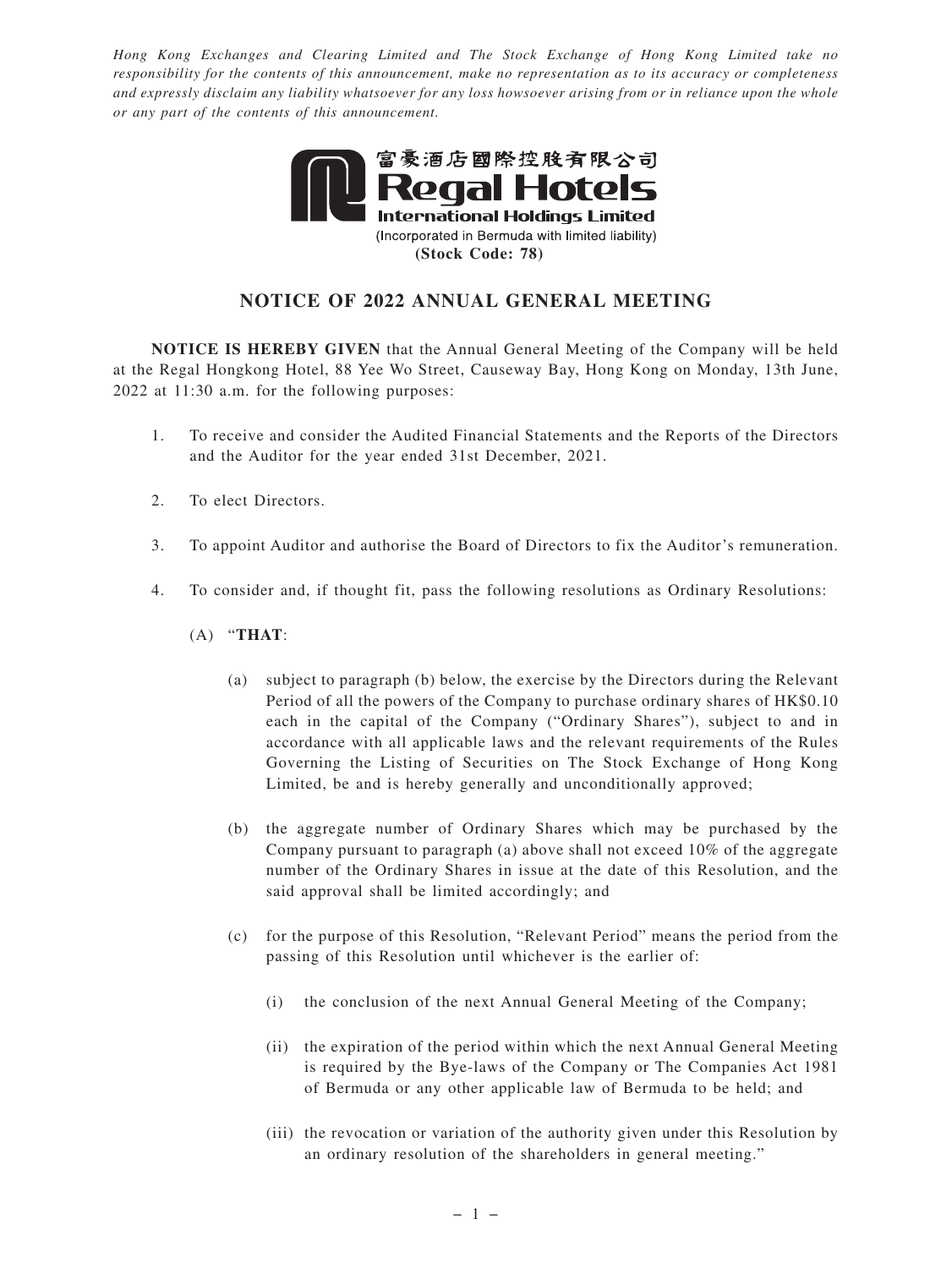- (B) "**THAT** the exercise by the Directors during the Relevant Period (as defined in Resolution 4(A) set out in the Notice of this Meeting) of all the powers of the Company to issue, allot and dispose of additional Ordinary Shares (including making and granting offers, agreements and options which would or might require Ordinary Shares to be issued, allotted or disposed of, whether during or after the end of the Relevant Period) be and is hereby generally and unconditionally approved, provided that, otherwise than pursuant to a rights issue where Ordinary Shares are offered to shareholders on a fixed record date in proportion to their then holdings of Ordinary Shares (subject to such exclusions or other arrangements as the Directors may deem necessary or expedient in relation to fractional entitlements or having regard to any restrictions or obligations under the laws of, or the requirements of any recognised regulatory body or any stock exchange in, any territory outside Hong Kong), the additional Ordinary Shares issued, allotted or disposed of (including Ordinary Shares agreed conditionally or unconditionally to be issued, allotted or disposed of, whether pursuant to an option or otherwise) shall not in aggregate exceed 20% of the aggregate number of the Ordinary Shares in issue at the date of this Resolution, and the said approval shall be limited accordingly."
- (C) "**THAT** the general mandate granted to the Directors under Resolution 4(B) above be and is hereby extended by the addition of an amount representing the aggregate number of Ordinary Shares purchased by the Company pursuant to the general mandate approved in Resolution 4(A) above."

By Order of the Board **Regal Hotels International Holdings Limited Eliza Lam Sau Fun** *Secretary*

Hong Kong, 28th April, 2022

## **Notes:**

- 1. A shareholder entitled to attend and vote at the Meeting is entitled to appoint one or more proxies to attend and vote in his stead. A proxy need not be a shareholder of the Company.
- 2. The proxy form must be deposited with the Company's branch registrar in Hong Kong, Computershare Hong Kong Investor Services Limited, (the "Branch Registrar") at 17M Floor, Hopewell Centre, 183 Queen's Road East, Wan Chai, Hong Kong not less than 48 hours before the time appointed for the Meeting or any adjournment thereof.